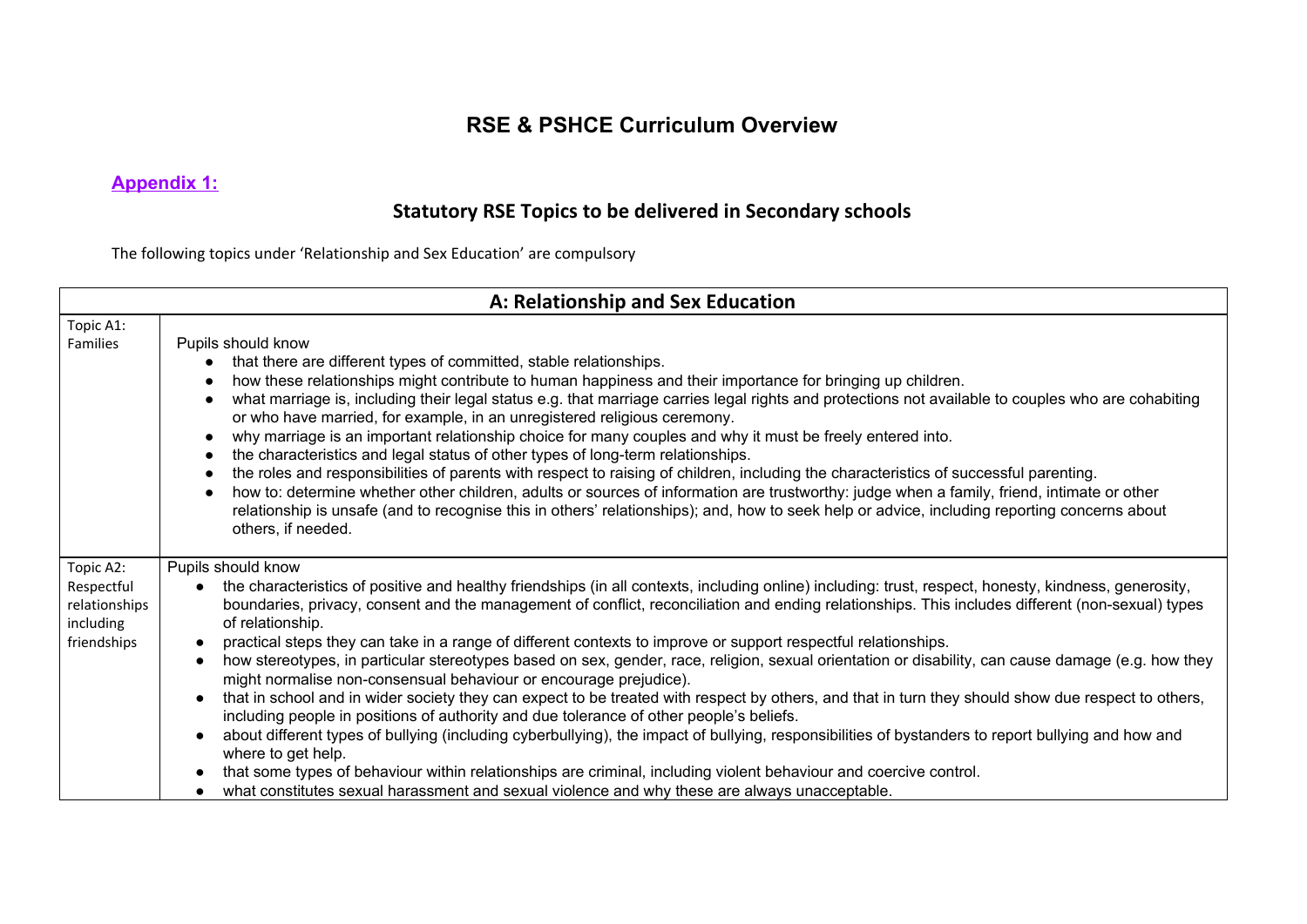|                   |           | • the legal rights and responsibilities regarding equality (particularly with reference to the protected characteristics as defined in the Equality Act                      |
|-------------------|-----------|------------------------------------------------------------------------------------------------------------------------------------------------------------------------------|
|                   |           | 2010) and that everyone is unique and equal.                                                                                                                                 |
| Topic A3:         |           | Pupils should know                                                                                                                                                           |
| Online and        | $\bullet$ | their rights, responsibilities and opportunities online, including that the same expectations of behaviour apply in all contexts, including online.                          |
| Media             |           | about online risks, including that any material someone provides to another has the potential to be shared online and the difficulty of removing                             |
|                   |           | potentially compromising material placed online.                                                                                                                             |
|                   | $\bullet$ | not to provide material to others that they would not want shared further and not to share personal material which is sent to them.                                          |
|                   |           | what to do and where to get support to report material or manage issues online.                                                                                              |
|                   |           | the impact of viewing harmful content.                                                                                                                                       |
|                   | $\bullet$ | that specifically sexually explicit material e.g. pornography presents a distorted picture of sexual behaviours, can damage the way people see                               |
|                   |           | themselves in relation to others and negatively affect how they behave towards sexual partners.                                                                              |
|                   | $\bullet$ | that sharing and viewing indecent images of children (including those created by children) is a criminal offence which carries severe penalties                              |
|                   |           | including jail.                                                                                                                                                              |
|                   |           | how information and data is generated, collected, shared and used online.                                                                                                    |
| Topic A4:         |           | Pupils should know                                                                                                                                                           |
| <b>Being Safe</b> | $\bullet$ | the concepts of, and laws relating to, sexual consent, sexual exploitation, abuse, grooming, coercion, harassment, rape, domestic abuse, forced                              |
|                   |           | marriage, honour-based violence and FGM, and how these can affect current and future relationships.                                                                          |
|                   | $\bullet$ | how people can actively communicate and recognise consent from others, including sexual consent, and how and when consent can be                                             |
|                   |           | withdrawn (in all contexts, including online).                                                                                                                               |
| Topic A5:         |           | Pupils should know                                                                                                                                                           |
| Intimate and      |           | how to recognise the characteristics and positive aspects of healthy one-to-one intimate relationships, which include mutual respect, consent,                               |
| sexual            |           | loyalty, trust, shared interests and outlook, sex and friendship.                                                                                                            |
| relationships     |           | that all aspects of health can be affected by choices they make in sex and relationships, positively or negatively, e.g. physical, emotional,                                |
| , including       |           | mental, sexual and reproductive health and wellbeing.                                                                                                                        |
| sexual health     |           | the facts about reproductive health, including fertility and the potential impact of lifestyle on fertility for men and women.                                               |
|                   |           | that there are a range of strategies for identifying and managing sexual pressure, including understanding peer pressure, resisting pressure and<br>not pressurising others. |
|                   |           | that they have a choice to delay sex or to enjoy intimacy without sex.                                                                                                       |
|                   |           | the facts about the full range of contraceptive choices, efficacy and options available.                                                                                     |
|                   |           | the facts around pregnancy including miscarriage.                                                                                                                            |
|                   |           | that there are choices in relation to pregnancy (with medically and legally accurate, impartial information on all options, including keeping the                            |
|                   |           | baby, adoption, abortion and where to get further help).                                                                                                                     |
|                   |           | how the different sexually transmitted infections (STIs), including HIV/AIDs, are transmitted, how risk can be reduced through safer sex (including                          |
|                   |           | through condom use) and the importance of and facts about testing.                                                                                                           |
|                   |           | about the prevalence of some STIs, the impact they can have on those who contract them and key facts about treatment.                                                        |
|                   |           | how the use of alcohol and drugs can lead to risky sexual behaviour.                                                                                                         |
|                   | $\bullet$ | how to get further advice, including how and where to access confidential sexual and reproductive health advice and treatment.                                               |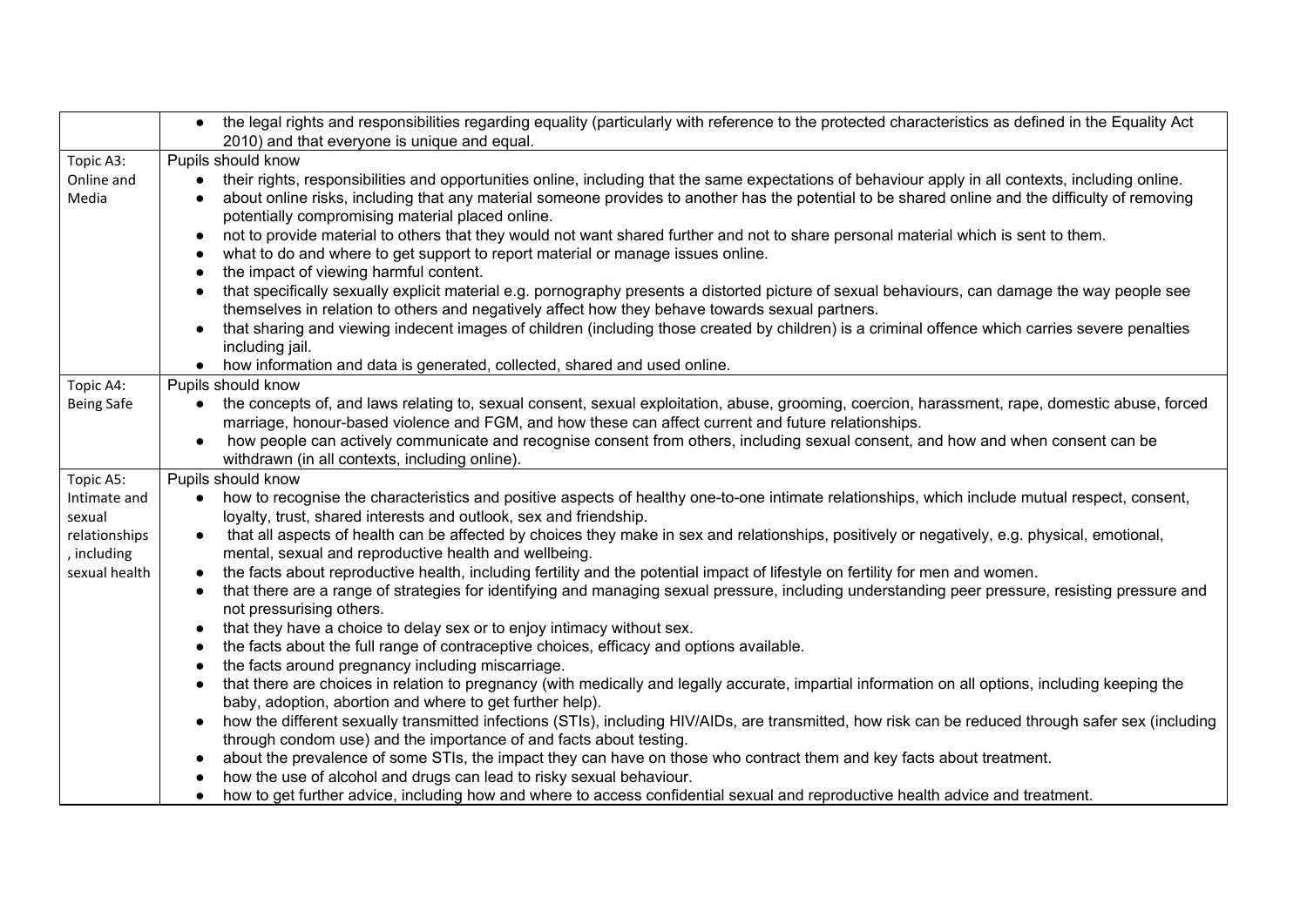The following topics under 'Health and wellbeing' are compulsory

|                                                             | <b>B: Health and wellbeing education</b>                                                                                                                                                                                                                                                                                                                                                                                                                                                                                                                                                                                                                                                                                                                            |
|-------------------------------------------------------------|---------------------------------------------------------------------------------------------------------------------------------------------------------------------------------------------------------------------------------------------------------------------------------------------------------------------------------------------------------------------------------------------------------------------------------------------------------------------------------------------------------------------------------------------------------------------------------------------------------------------------------------------------------------------------------------------------------------------------------------------------------------------|
| Topic B1:<br>Mental<br>wellbeing                            | Pupils should know<br>how to talk about their emotions accurately and sensitively, using appropriate vocabulary.<br>that happiness is linked to being connected to others.<br>how to recognise the early signs of mental wellbeing concerns.<br>$\bullet$<br>common types of mental ill health (e.g. anxiety and depression).<br>- 0<br>how to critically evaluate when something they do or are involved in has a positive or negative effect on their own or others' mental health.<br>-<br>the benefits and importance of physical exercise, time outdoors, community participation and voluntary and service-based activities on mental<br>wellbeing and happiness.                                                                                             |
| Topic B2:<br>Internet<br>safety and<br>harms                | Pupils should know<br>the similarities and differences between the online world and the physical world, including: the impact of unhealthy or obsessive comparison with<br>others online (including through setting unrealistic expectations for body image, how people may curate a specific image of their life online,<br>over-reliance on online relationships including social media, the risks related to online gambling including the accumulation of debt, how<br>advertising and information is targeted at them and how to be a discerning consumer of information online.<br>how to identify harmful behaviours online (including bullying, abuse or harassment) and how to report, or find support, if they have been affected<br>by those behaviours. |
| Topic B3:<br>Physical<br>health and<br>fitness<br>Topic B4: | Pupils should know<br>the positive associations between physical activity and promotion of mental wellbeing, including as an approach to combat stress.<br>the characteristics and evidence of what constitutes a healthy lifestyle, maintaining a healthy weight, including the links between an inactive<br>lifestyle and ill health, including cancer and cardio-vascular ill-health.<br>about the science relating to blood, organ and stem cell donation.<br>Pupils should know                                                                                                                                                                                                                                                                                |
| Healthy<br>eating                                           | how to maintain healthy eating and the links between a poor diet and health risks, including tooth decay and cancer.                                                                                                                                                                                                                                                                                                                                                                                                                                                                                                                                                                                                                                                |
| Topic B5:<br>Drugs,<br>alcohol and<br>tobacco               | Pupils should know<br>the facts about legal and illegal drugs and their associated risks, including the link between drug use, and the associated risks, including the link to<br>serious mental health conditions<br>the law relating to the supply and possession of illegal substances.<br>the physical and psychological risks associated with alcohol consumption and what constitutes low risk alcohol consumption in adulthood.<br>the physical and psychological consequences of addiction, including alcohol dependency.                                                                                                                                                                                                                                   |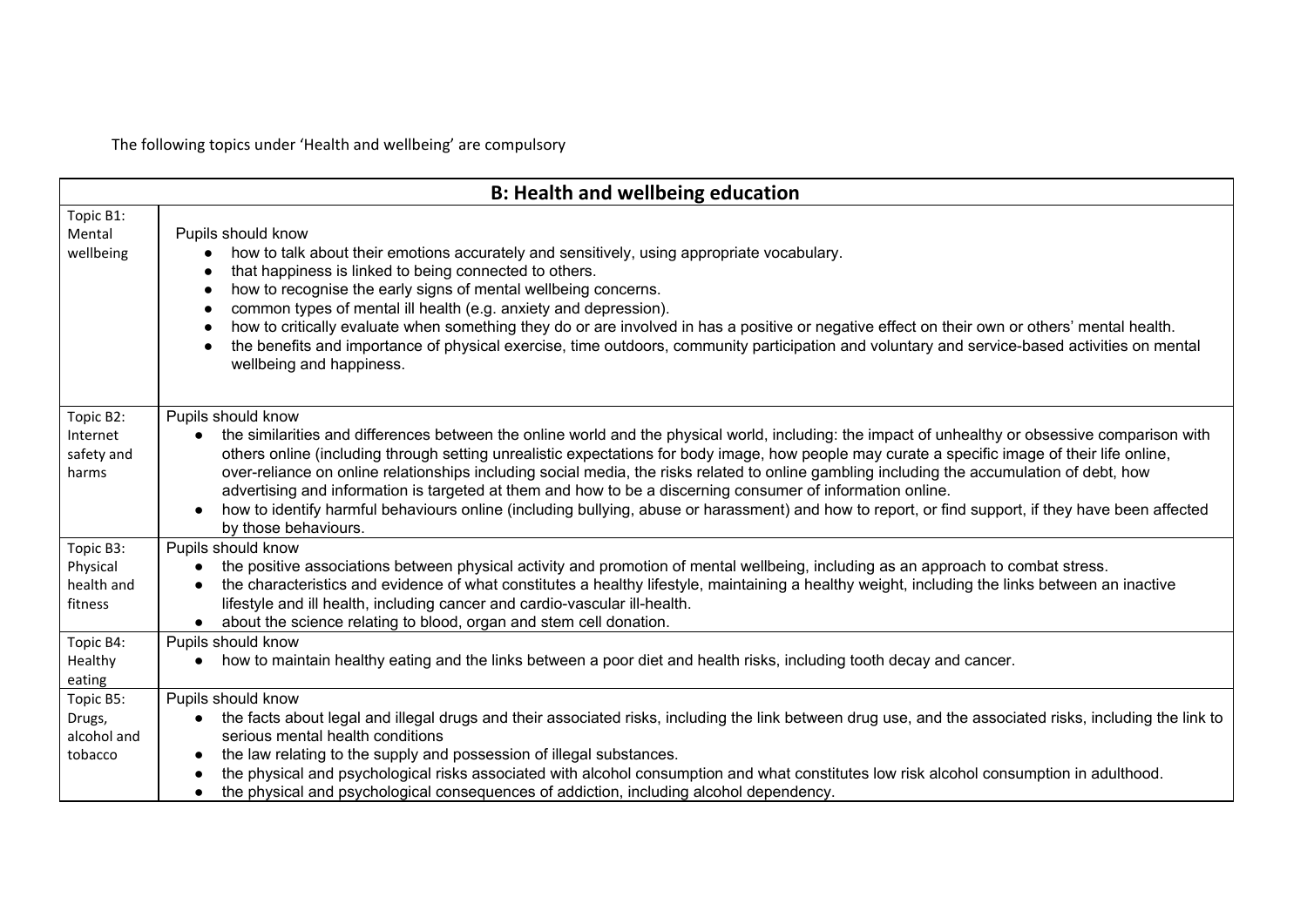|                    | awareness of the dangers of drugs which are prescribed but still present serious health risks.                                                      |
|--------------------|-----------------------------------------------------------------------------------------------------------------------------------------------------|
|                    | the facts about the harms from smoking tobacco (particularly the link to lung cancer), the benefits of quitting and how to access support to do so. |
| Topic B6:          | Pupils should know                                                                                                                                  |
| Health and         | about personal hygiene, germs including bacteria, viruses, how they are spread, treatment and prevention of infection, and about antibiotics.       |
| prevention         | about dental health and the benefits of good oral hygiene and dental flossing, including healthy eating and regular check-ups at the dentist.       |
|                    | (late secondary) the benefits of regular self-examination and screening.                                                                            |
|                    | the facts and science relating to immunisation and vaccination.                                                                                     |
|                    | the importance of sufficient good quality sleep for good health and how a lack of sleep can affect weight, mood and ability to learn.               |
| Topic B7:          | Pupils should know                                                                                                                                  |
| <b>Basic First</b> | basic treatment for common injuries.                                                                                                                |
| aid                | life-saving skills, including how to administer CPR.15                                                                                              |
|                    | the purpose of defibrillators and when one might be needed.                                                                                         |
| Topic B8:          | Pupils should know                                                                                                                                  |
| Changing           | key facts about puberty, the changing adolescent body and menstrual wellbeing.                                                                      |
| adolescent         | the main changes which take place in males and females, and the implications for emotional and physical health.                                     |
| body               |                                                                                                                                                     |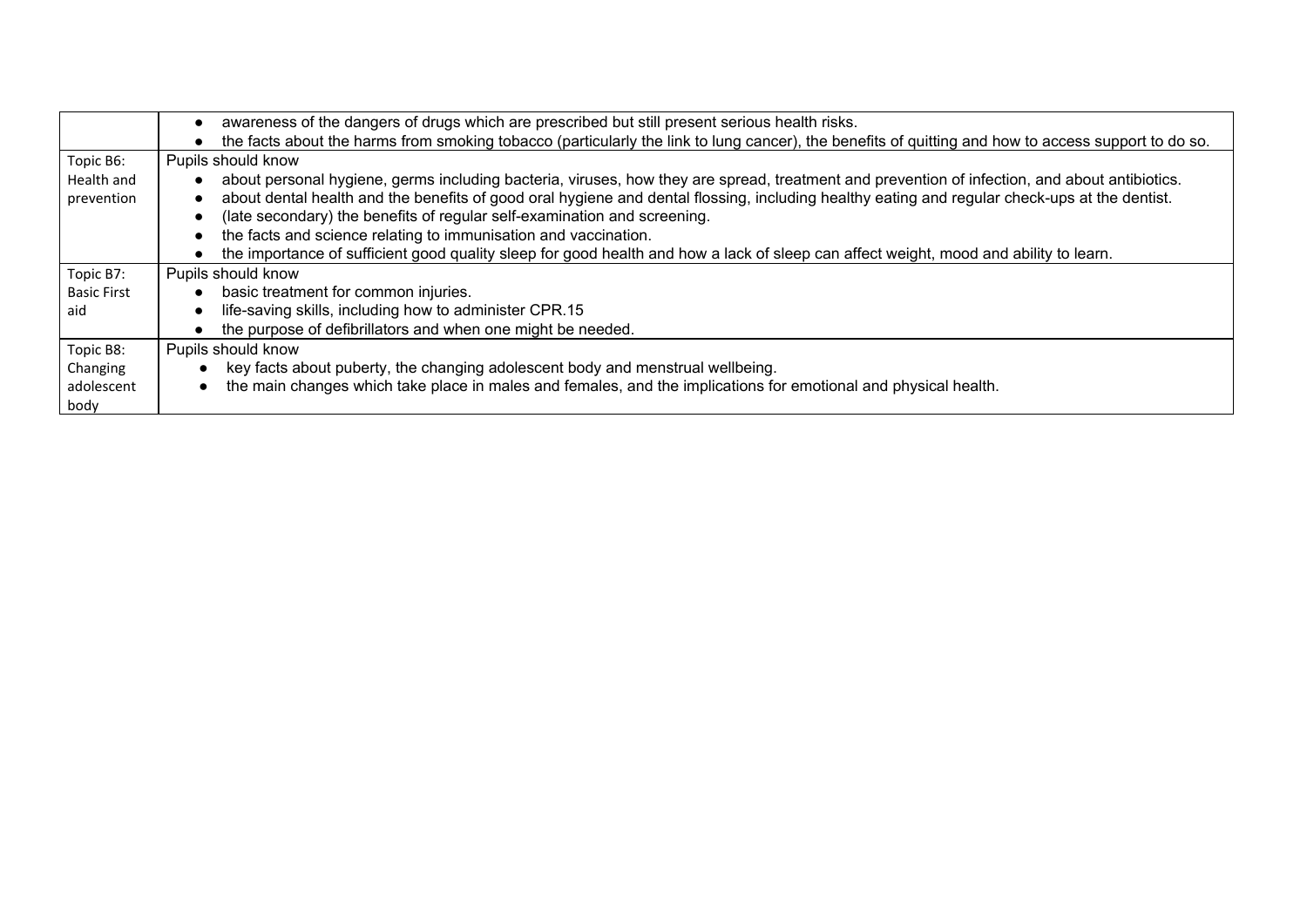### **Appendix 2:**

Staff, parents and students need to be aware of the school's procedures in the event of the following:

**Confidentiality and Advice:** Students who are under 16 MUST be made aware that some information cannot be held confidential, and made to understand that if certain disclosures are made certain actions will ensue. At the same time students will be offered sensitive and appropriate support. The following procedures will be adhered to by all adults. Staff are reminded (linked to safeguarding), that as with other discussions of a sensitive nature, information must only be imparted according to the safeguarding procedures seen in our safeguarding policy, and must not become common knowledge.

**Disclosure or suspicion of possible abuse:** The school's child protection procedures will be invoked (see relevant policy).

**Disclosure of pregnancy or advice on contraception:** It is hoped that the following procedures will ensure that students who are in difficulty, know that they can talk to an adult in the school and that they will be supported. Disclosure of pregnancy Students must be asked whether they can tell their parents(s) and whether they want help in doing so. If the student agrees to speak to parent(s) subsequent responsibility, then lies with the parent(s). Staff must tell students that they will expect acknowledgement from parents within 48 hours that the discussion has taken place. The member of staff must report the information to the Head teacher/Designated Safeguarding Officer. If the student refuses to tell their parent(s) the Designated Safeguarding officer will refer them to a health professional. The Designated Safeguarding Officer who will then liaise with the student welfare team and Health professionals, as appropriate about informing the parents. Advice on contraception/Sexual Health Professional information will be available from a health professional e.g. School Nurse or information about Family Planning Clinics. The school will always encourage students to talk with their parents first.

**Complaints procedure:** Any complaints about **how the school delivers** the relationships and sex education curriculum should be made using the school's complaints procedure.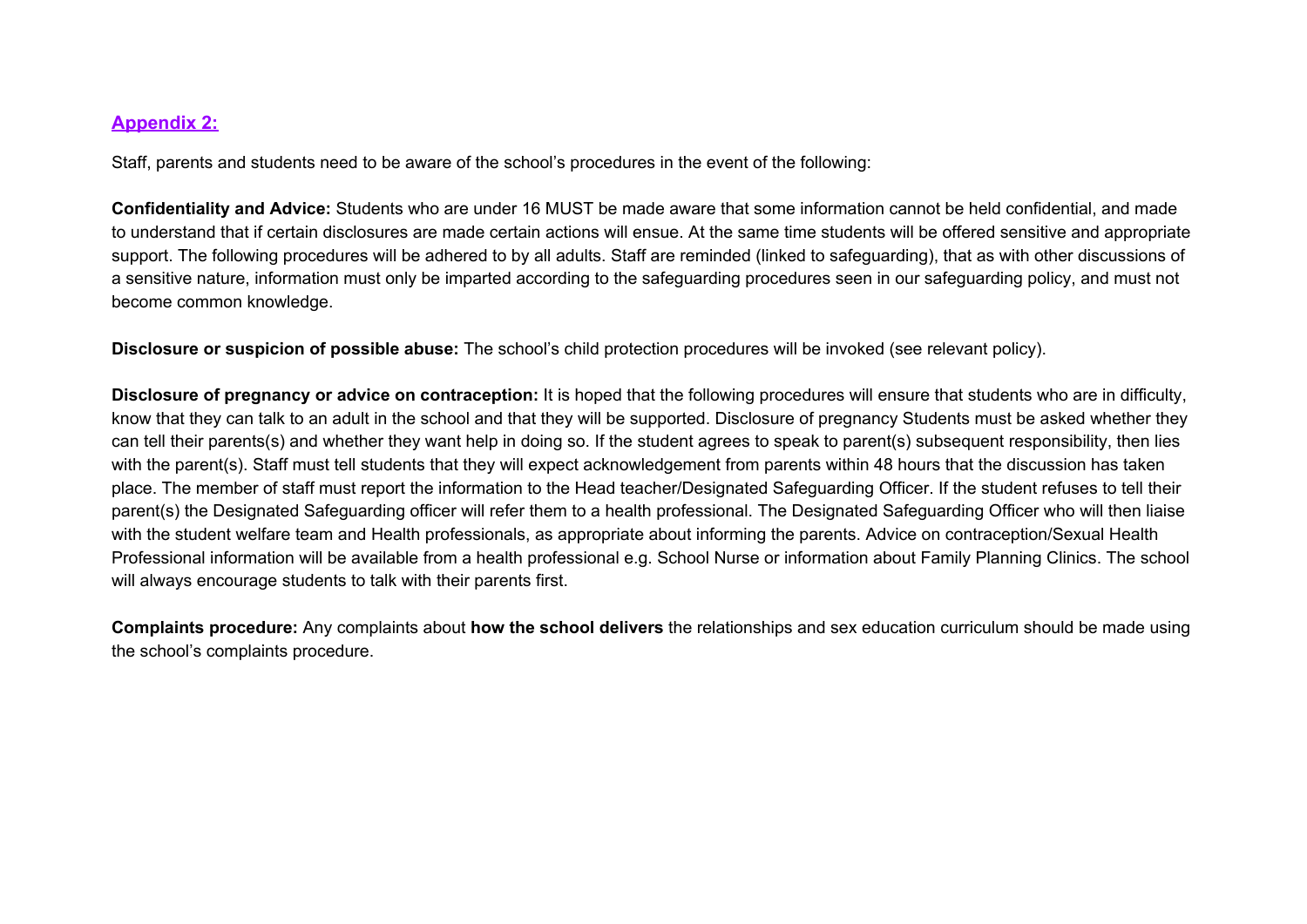### **Appendix 3:**

#### **PSHE covers three main areas:**

'Relationships and Sex', 'Health and Wellbeing' and 'Living in the wider world' (covering careers, financial management and the world of work). The minimum requirements of what a school needs to cover under 'Relationships and Sex' and 'Health and Wellbeing' are statutory as outlined in *The Relationships Education, Relationships and Sex Education and Health Education (England) Regulations 2019.* The minimum requirements of what a school needs to cover under 'Living in the wider world' are statutory as outlined in the **2019** *Statutory Guidance for Careers in Secondary schools.*

**Relationships and Sex education (RSE)** is defined as learning about the emotional, social and physical aspects of growing up, relationships, sex, human sexuality and sexual health, with the aim of equipping children and young people with the information, skills and values to have safe, fulfilling and enjoyable relationships, and to take responsibility for their sexual health and wellbeing.

#### **Citizenship covers three main areas:**

'Identities and Diversity', 'Rights and Responsibilities' and 'Democracy and Justice'.

Students are 'encouraged to challenge injustice, inequality and discrimination' by 'participating actively in the community, decision making and voting'.

#### **WRL covers:**

The skills and attributes for Enterprise and Employability, Careers and financial Capability.

#### **Enterprise covers:**

Developing entrepreneurial skills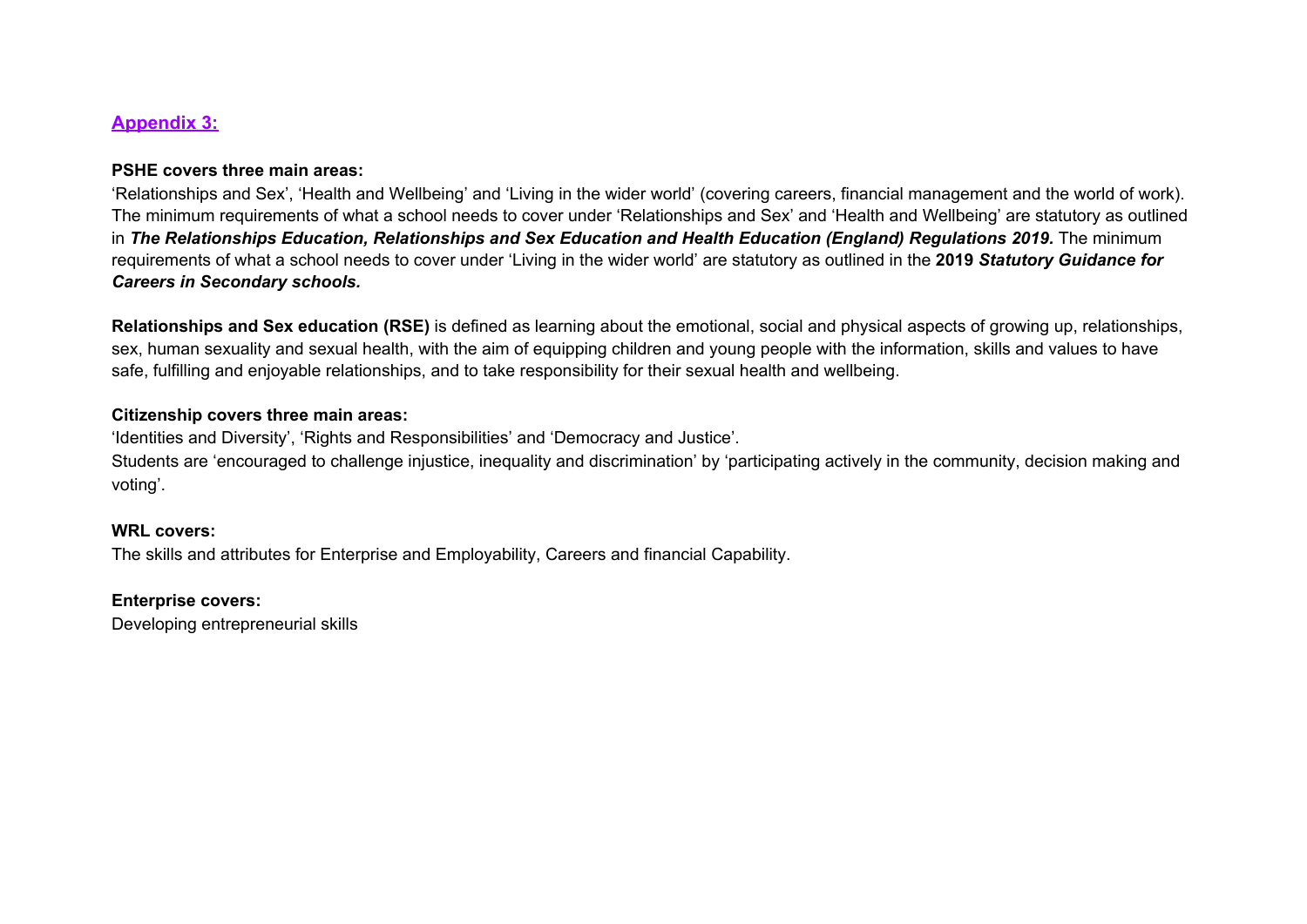## **Appendix 4:**

PSHCE / RSE overview: The aim is to plan a 'spiral programme' which introduces new and more challenging learning, while building on what has gone before, which reflects and meets the personal developmental needs of the children and young people.

|                                 | Year 7<br><b>PSHCE</b>                                           | <b>POWER</b><br><b>DAYS</b>                                                 | Year <sub>8</sub><br><b>PSHCE</b>                             | <b>POWER</b><br><b>DAYS</b>       | Year 9<br><b>PSHCE</b>                                 | <b>POWER</b><br><b>DAYS</b>                    | Year 10<br><b>PSHCE</b>                                      | <b>POWER</b><br><b>DAYS</b>                                              | Year 11<br><b>PSHCE</b>                            | <b>POWER</b><br><b>DAYS</b>        | Year 12<br><b>PSHCE</b>                      | <b>POWER</b><br><b>DAYS</b> | Year 13<br><b>PSHCE</b>         | <b>POWER</b><br><b>DAYS</b>                  |
|---------------------------------|------------------------------------------------------------------|-----------------------------------------------------------------------------|---------------------------------------------------------------|-----------------------------------|--------------------------------------------------------|------------------------------------------------|--------------------------------------------------------------|--------------------------------------------------------------------------|----------------------------------------------------|------------------------------------|----------------------------------------------|-----------------------------|---------------------------------|----------------------------------------------|
| Autum                           | Friendship,<br>Love &<br><b>Marriage</b>                         | Road<br>safety,<br>Sex Ed,<br>Online<br>safety,<br>Drugs,<br><b>Puberty</b> | <b>Emotion</b><br>$\underline{\mathbf{a}}$<br><b>Literacy</b> | Alcohol,<br>online,<br><b>RSE</b> | LGBT&<br><b>Marriages</b>                              | Sexting,<br>body<br>image,<br>mental<br>health | <b>Domestic</b><br>conflict                                  | STI, Peer<br>Pressure,<br>Dating<br>Violence,<br><b>Mental</b><br>Health | <b>Workplace</b><br><b>Skills</b>                  | <b>Work</b><br>experience          | Settling In &<br>sixth form<br>opportunities | Group 4<br>Project          | <b>UCAS</b>                     | <b>UCAS</b>                                  |
| Autum<br>$\overline{2}$         | <b>Environme</b><br><u>ntal</u><br>Sustainabil<br><u>ity</u>     | Environme<br>ntal<br>sustainabil<br>ity,<br>enterprise                      | <b>Global</b><br><b>Citizens</b><br>$\mathbf{h}$              | <b>First Give</b>                 | Managing<br>Debt &<br>Gambling<br>addiction            | <b>STEM</b>                                    | <b>Risk Taking</b>                                           | cragrats                                                                 | Why IB<br>and<br>managing<br>exam<br><b>Stress</b> | Sixth form<br>options,             | Rape &<br>consent                            | <b>EE Day</b>               | Finance                         | Reading<br>Day; Day<br>off                   |
| <b>Spring</b>                   | <u>wants and</u><br>needs and<br><u>intro to</u><br><u>money</u> | languages<br>choices                                                        | Commu<br><u>nication</u>                                      | Europa                            | <b>Self</b><br>confidence<br>& Self<br><u>Managers</u> | options                                        | <b>Exam skills</b><br>& revision                             | <b>Work</b><br>experience                                                | Persevera<br>$nce$ &<br><b>Procrastin</b><br>ation | Peer<br>Pressure &<br><b>Gangs</b> | <b>Well Being</b>                            | CAS day;<br>Day off         | <b>Healthy</b><br><b>Living</b> | CAS/<br><b>TOK catch</b><br>up; Day off      |
| <b>Spring</b><br>$\overline{2}$ | <b>Healthy</b><br><u>.iving and</u><br><b>Balanced</b><br>diet   | who we<br>are                                                               | Consent                                                       | Resilience                        | Growth<br>Mindset                                      | Healthy<br>Living,<br>mindfulness              | <b>Stress</b><br><b>Manageme</b><br><u>nt and</u><br>Smoking | <b>Stress</b><br><b>Managemen</b><br>t. Active<br>Lifestyle              | <u>Time</u><br><u>Managem</u><br>ent               | <b>English</b><br>day              | <b>CV Writing</b>                            | <b>Careers</b><br>Fair      | Rape and<br>abuse               | Life after<br>sixth form;<br>post<br>results |
| <b>Summ</b><br>er <sub>1</sub>  | Racism &<br>Discriminat<br>ion                                   |                                                                             | <b>CAS</b>                                                    |                                   | Personal<br><b>Developm</b><br>ent & Self              |                                                | <b>Work</b><br>experience<br>and careers                     |                                                                          |                                                    |                                    | <b>British</b><br><b>Values</b>              |                             |                                 |                                              |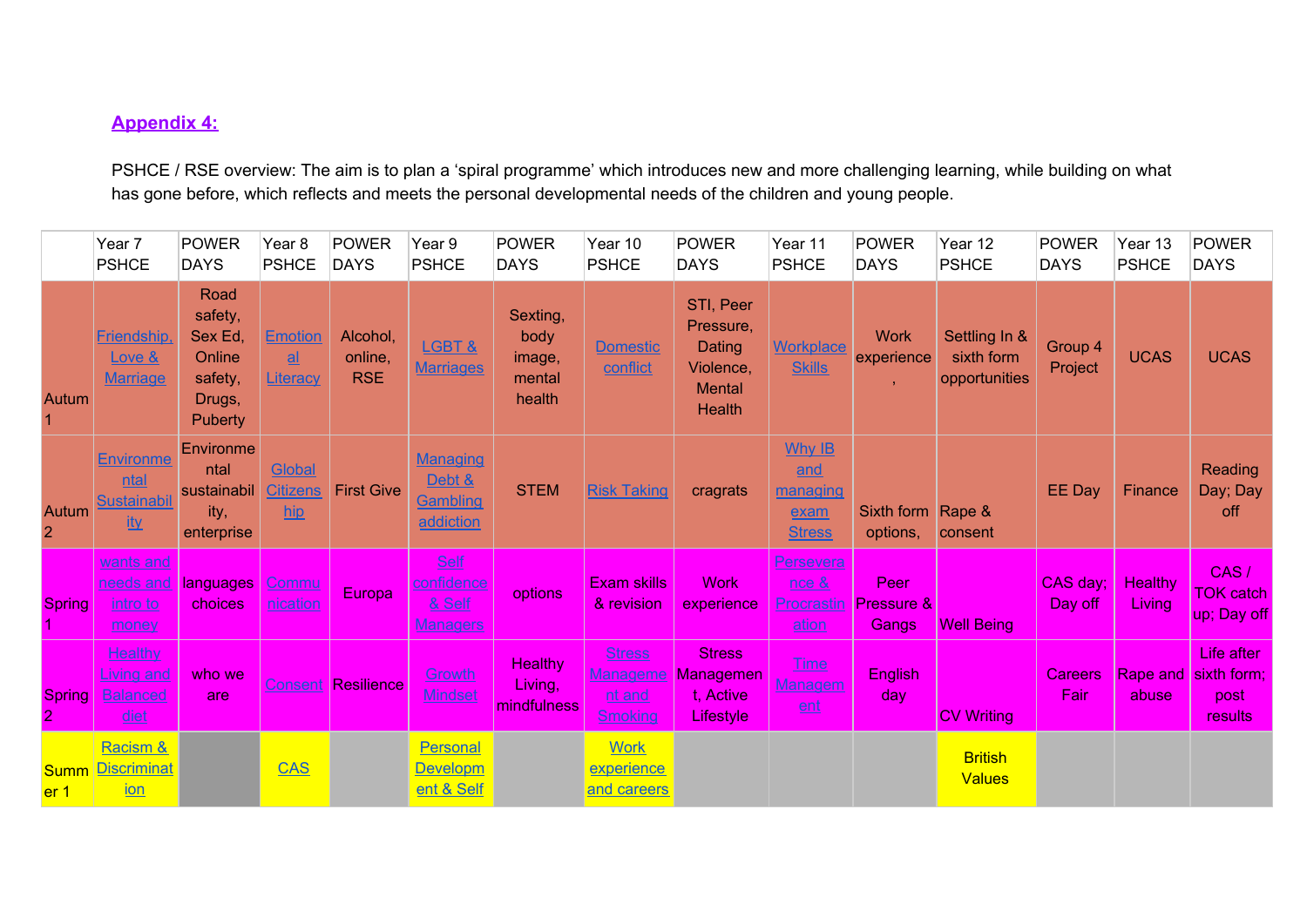|                                |                  |                       |                                                                                             |       | <b>Discipline</b> |                                                 |                                        |        |             |                                             |  |
|--------------------------------|------------------|-----------------------|---------------------------------------------------------------------------------------------|-------|-------------------|-------------------------------------------------|----------------------------------------|--------|-------------|---------------------------------------------|--|
| <b>Summ</b><br>er <sub>2</sub> | <b>resources</b> | Asia,<br><b>Japan</b> | British<br><b>Values</b><br>diversity<br>and<br><b>toleranc</b><br>$\underline{\mathsf{e}}$ | India |                   | Japan and<br><b>Extremism European</b><br>trips | <b>British</b><br>values &<br>Religion | Trips? | <b>UCAS</b> | Life after<br>sixth<br>form;<br><b>UCAS</b> |  |

| <b>HEALTH &amp;</b><br><b>WELLBEING</b>   | WAS-WELLBE<br><b>ING AWARD</b><br><b>FOR</b><br><b>SCHOOLS</b>                                                                     |                                                                                                                                                                                     |                                                                    |                                                                                                                                                                  |                  |                                                                                          |                                                            |                                                                                                                                                                                                                                                                  |                  |                                                                                                    |         |                                                                                             |
|-------------------------------------------|------------------------------------------------------------------------------------------------------------------------------------|-------------------------------------------------------------------------------------------------------------------------------------------------------------------------------------|--------------------------------------------------------------------|------------------------------------------------------------------------------------------------------------------------------------------------------------------|------------------|------------------------------------------------------------------------------------------|------------------------------------------------------------|------------------------------------------------------------------------------------------------------------------------------------------------------------------------------------------------------------------------------------------------------------------|------------------|----------------------------------------------------------------------------------------------------|---------|---------------------------------------------------------------------------------------------|
| <b>KS3 H1-32</b>                          | <b>IYear</b> 7                                                                                                                     | Year 8                                                                                                                                                                              | Year 9                                                             | The<br>following<br>POS core<br>focus are<br>studied<br>outside of<br><b>PSHCE</b><br>sessions                                                                   | <b>KS4 H1-18</b> | Year 10                                                                                  | Year 11                                                    | The<br>following<br>POS core<br>focus are<br>studied<br>outside of<br><b>PSHCE</b><br>sessions                                                                                                                                                                   | <b>KS5 H1-19</b> | Year 12                                                                                            | Year 13 | The following<br>POS core<br>focus are<br>studied<br>outside of<br><b>PSHCE</b><br>sessions |
| <b>SELF-ESTEEM</b><br><b>AND IDENTITY</b> | $ P1:$ anti<br>bullying, Au1:<br>friends, love<br>land.<br>relationships,<br>$ P4 $ : who we<br>are, P1: Peer<br><b>leducators</b> | P1: bullying<br>or banter,<br>$PI:$ online<br>bullying,<br>Sp1:commu<br>nication,<br>Sp1: Gender achievement H15, H20<br>$(n)$ Equality, , P1: body<br>Sp2: Gender   image<br>roles | P1: bullying<br>in.<br>relationships H2, H3,<br>Sp1:<br>confidence | P1 & P4<br>cover: H1, ESTEEM<br>H <sub>4</sub> , H <sub>5</sub> ,<br>H7, H9,<br>H <sub>13</sub> , H <sub>14</sub> , I<br>(including<br>first aid).<br>$P1$ ONLY: | <b>SELF</b>      | P4:<br>mindfulne<br>ss, P1:<br>trolling<br>and<br>healthy<br>online<br>relationshi<br>ps | P3: sexual<br>bullying, P3:<br>gangs &<br>peer<br>pressure | P1 & P4<br>COVER: H1, ESTEEM<br>H <sub>2</sub> , H <sub>3</sub> , H <sub>4</sub> ,<br>H <sub>5</sub> , H <sub>6</sub> , H <sub>7</sub> .<br>P1 ONLY:<br>H9, H10,<br>H <sub>14</sub> P <sub>2</sub><br>ONLY: H13,<br>H <sub>14</sub> P <sub>3</sub><br>ONLY: H15, | <b>SELF</b>      | <b>Au1: Settling</b><br>In & sixth<br>form<br>opportunities<br>, Sp1: <b>.</b><br><b>Wellbeing</b> |         | Science: H1,<br>H <sub>2</sub> , H <sub>4</sub>                                             |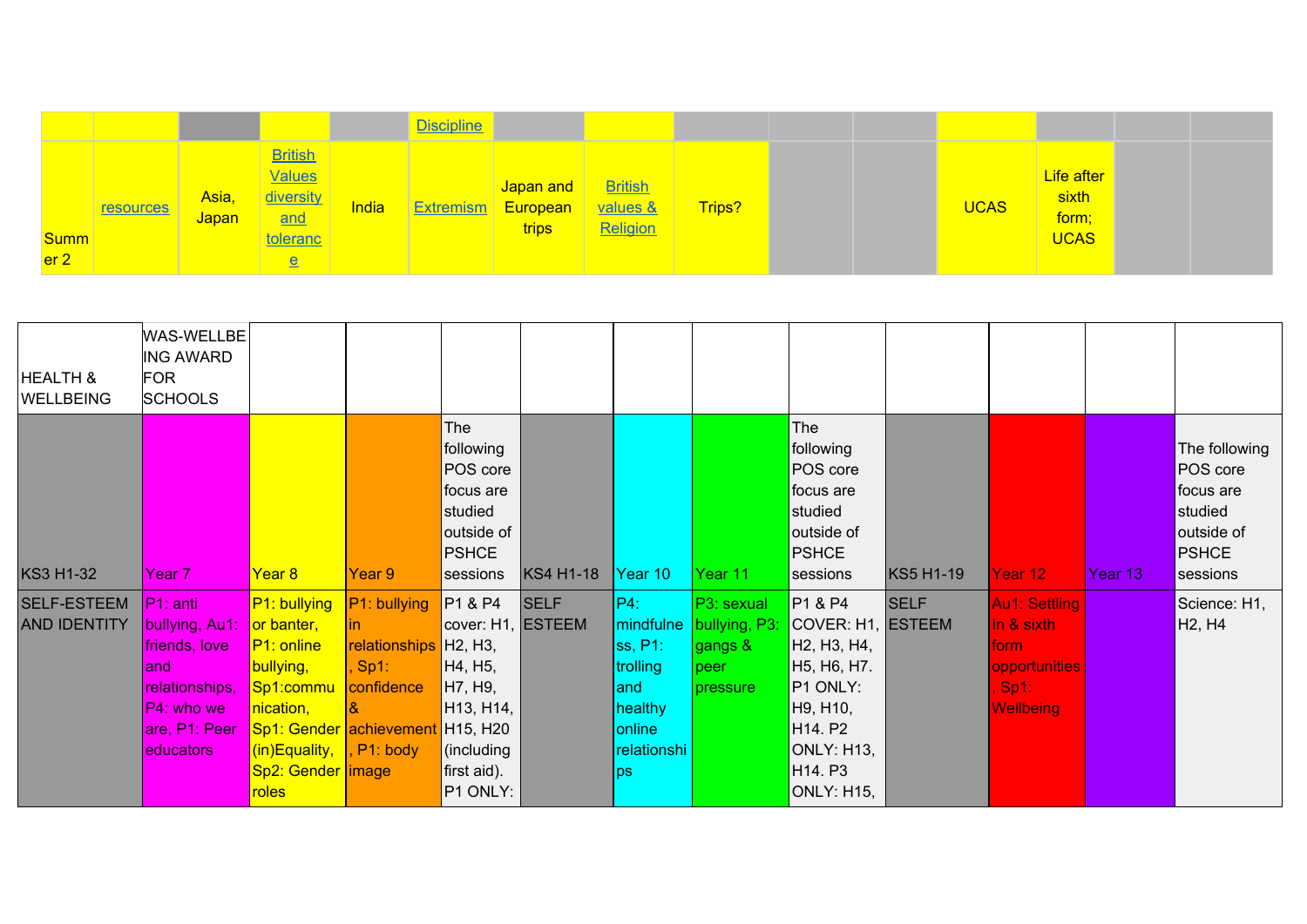| <b>MENTAL</b><br><b>HEALTH</b>                                                                                                                          | P4: Mental<br>health day.<br>Mental health<br>day October<br>Au1, P1: Peer emotional<br>educators | P4: Mental<br>health day,<br>P1: social<br>media, Au1:<br>literacy,<br>P4: character Sp2: growth<br>resilience,<br><b>Mental</b><br>health day<br>October Au1 self harm, | P4: Mental<br>health day,<br>P1: protect<br>your mental<br>health, P1:<br>body image,<br>mindset,<br>Su1: self<br>discipline &<br>Sp1:<br>confidence<br>land<br>achievement COVERE<br>$P4$ :<br>mindfulness,<br>Mental<br>health day<br><b>October Au1</b> | H12, H16, MENTAL<br>H <sub>17</sub> , H <sub>18</sub> , HEALTH<br>H19, H11<br>(plus<br>done in<br>science),<br>H <sub>10</sub> , H <sub>21</sub> ,<br>H23, H24,<br>H <sub>25</sub> , H <sub>26</sub> ,<br>H27, H28,<br>H <sub>29</sub> ,<br>H3O,<br>H31, H32.<br><b>NOT</b><br>D: H <sub>8</sub> |                                                                   | P4:<br>Mental<br>health<br>day, P4:<br>mindfulne<br>ss, Au2:<br>risk<br>taking,<br> Sp2:<br>stress,<br>Mental<br>October<br>Au1 | P4: Mental<br>health day,<br>Au <sub>2</sub> exam<br>stress &<br>managemen<br>$t$ , Sp1:<br>perseveranc<br> e 8 <br>procrastinati<br>on, Sp2:<br>time<br>health day managemen<br>t. Mental<br>health day<br>October Au1 | H <sub>16</sub> , H <sub>17</sub> .<br>Science:<br>H10, H11,<br>H16, H32.<br><b>NOT</b><br>COVERED:<br>H8, H12,<br>H <sub>18</sub> | <b>MENTAL</b><br><b>HEALTH</b>                             | <b>Mental</b><br>health day<br>Half term 3:<br><b>PSHCE</b><br><b>Wellbeing</b><br>topic<br>covered.<br><b>Students</b><br>also have<br>the option to<br>take up<br><b>Wellbeing</b><br>on a Wed p7<br>for a 6 week<br>course with<br><b>SMB. This is</b><br>optional.<br>$Sp1$ :<br>Wellbeing | <b>Mental</b><br>health day         |  |
|---------------------------------------------------------------------------------------------------------------------------------------------------------|---------------------------------------------------------------------------------------------------|--------------------------------------------------------------------------------------------------------------------------------------------------------------------------|------------------------------------------------------------------------------------------------------------------------------------------------------------------------------------------------------------------------------------------------------------|--------------------------------------------------------------------------------------------------------------------------------------------------------------------------------------------------------------------------------------------------------------------------------------------------|-------------------------------------------------------------------|---------------------------------------------------------------------------------------------------------------------------------|-------------------------------------------------------------------------------------------------------------------------------------------------------------------------------------------------------------------------|------------------------------------------------------------------------------------------------------------------------------------|------------------------------------------------------------|------------------------------------------------------------------------------------------------------------------------------------------------------------------------------------------------------------------------------------------------------------------------------------------------|-------------------------------------|--|
| <b>HEALTHY</b><br>DEVELOPMENT purpose and<br><b>AND</b><br><b>INCREASED</b><br><b>INDEPENDENC</b><br><b>E AROUND</b><br><b>HEALTH</b><br><b>CHOICES</b> | P4: Biology:<br>importance of<br>vaccination                                                      | Au1: Healthy P4: Healthy<br>eating, Au2:<br>Exercise,<br><b>Biology:</b><br>purpose and discipline,<br><i>importance</i><br>of<br>vaccination                            | living and<br>eating, Su1:<br>self<br><b>Biology:</b><br>purpose and<br>importance<br>nf<br>vaccination                                                                                                                                                    |                                                                                                                                                                                                                                                                                                  | <b>RESPONSI</b> P4:<br><b>BILITY FOR looking</b><br><b>HEALTH</b> | after<br>yourself,<br><b>Biology:</b><br>purpose<br>and<br>importanc<br>$ e\>$ of<br>vaccinatio                                 | P4: active<br>lifestyle,<br>Biology:<br>purpose and<br>importance<br>lof<br>vaccination                                                                                                                                 |                                                                                                                                    | <b>RESPONSIBI</b> Sp1:<br><b>LITY FOR</b><br><b>HEALTH</b> | <b>Wellbeing</b>                                                                                                                                                                                                                                                                               | $Sp1$ :<br><b>Healthy</b><br>Living |  |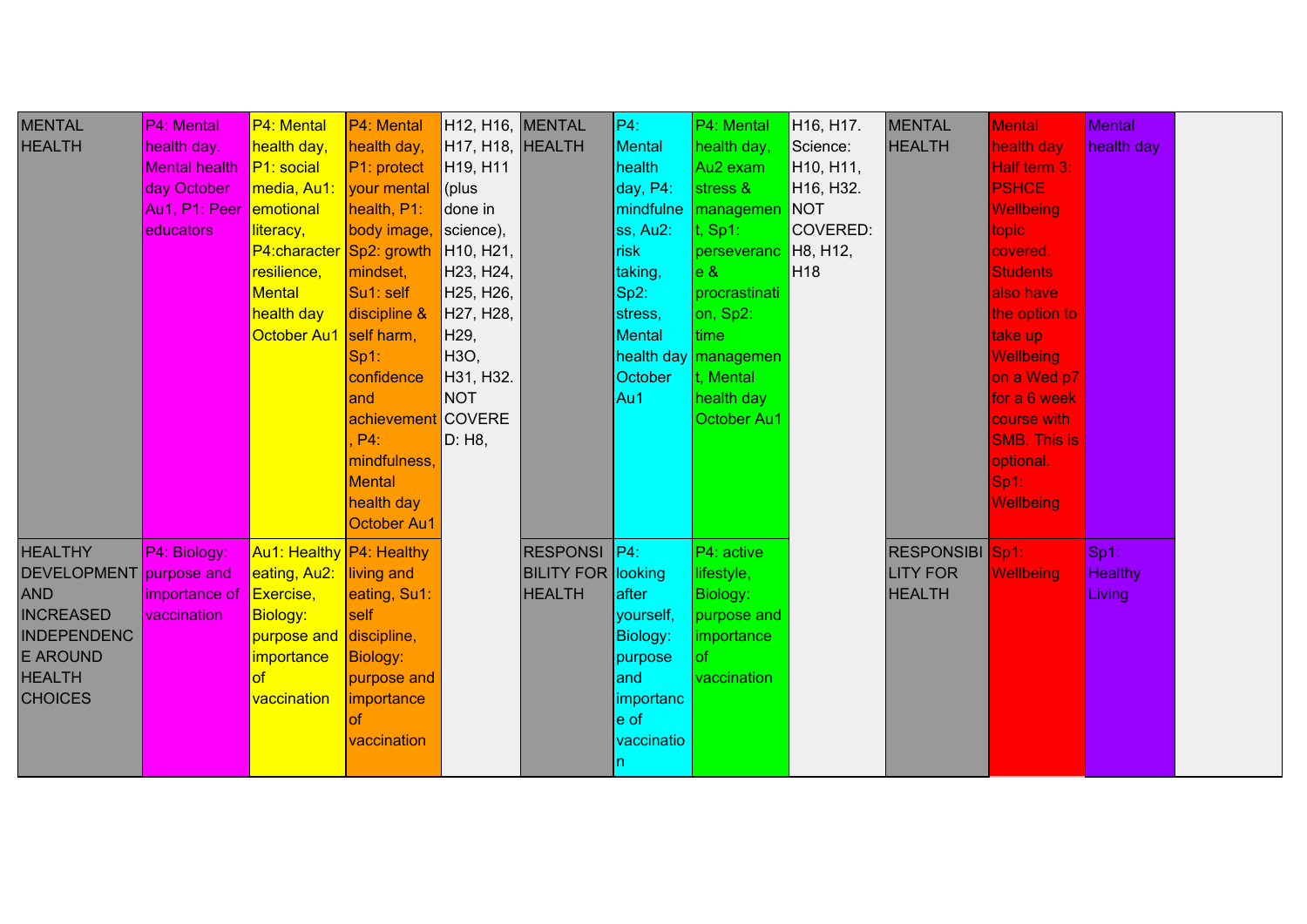| <b>HEALTHY</b><br><b>LIFESTYLES</b>                             | Sp1/2: healthy Au2:<br>$\sqrt{\mathsf{living}}$ , P4:<br><b>Biology: what</b><br>cancer is, and<br>lifestyle<br>choices (need lifestyle<br>for healthy<br>diet, exercise,<br>and the risks<br>associated if | Exercise,<br>Biology:<br>what cancer<br>is, and<br>choices<br>need for<br>healthy diet,<br>exercise, | P4: Healthy<br>living and<br>eating,<br>Biology:<br>what cancer<br>is, and<br>lifestyle<br>choices<br>$ $ (need for<br>healthy diet, | <b>BODY</b><br><b>IMAGE</b>                                      | P4:<br>looking<br>after<br>yourself,<br>Science:<br><b>UV</b><br>radiation<br>land<br>effects,<br><b>Biology:</b>                                                      | $P4:$ active<br>lifestyle,<br>Biology:<br>what cancer<br>is, and<br>lifestyle<br>choices<br>(need for<br>healthy diet,<br>exercise, | <b>BODY</b><br><b>IMAGE</b>                               | <b>Biology:</b><br>what cancer<br>is, and<br>lifestyle<br>choices<br>(need for<br>healthy diet,<br>exercise,<br>and the risks Biology:<br>associated if what |                                                                                                                                                                                             |  |
|-----------------------------------------------------------------|-------------------------------------------------------------------------------------------------------------------------------------------------------------------------------------------------------------|------------------------------------------------------------------------------------------------------|--------------------------------------------------------------------------------------------------------------------------------------|------------------------------------------------------------------|------------------------------------------------------------------------------------------------------------------------------------------------------------------------|-------------------------------------------------------------------------------------------------------------------------------------|-----------------------------------------------------------|--------------------------------------------------------------------------------------------------------------------------------------------------------------|---------------------------------------------------------------------------------------------------------------------------------------------------------------------------------------------|--|
|                                                                 | they are not<br>followed)                                                                                                                                                                                   | and the risks exercise,<br>followed)                                                                 | associated if and the risks<br>they are not associated if<br>they are not<br>followed)                                               |                                                                  | what<br>cancer is,<br>land<br>lifestyle<br>choices<br>(need for<br>healthy<br>diet,<br>exercise.<br>and the<br>risks<br>associate<br>d if they<br>are not<br>followed) | and the risks<br>associated if<br>they are not<br>followed)                                                                         |                                                           | they are not<br>followed)                                                                                                                                    | cancer is,<br>and<br>lifestyle<br>choices<br>(need for<br>healthy diet,<br>exercise,<br>and the<br><b>risks</b><br>associated<br>if they are<br>not<br>followed),<br>Sp2: Rape<br>and abuse |  |
| <b>MANAGING</b><br><b>AND</b><br><b>REDUCING</b><br><b>RISK</b> | $ P1:$ road<br>safety, P1:<br>cycle safety,<br>$ P1:$ online<br>safety                                                                                                                                      | P1: online<br>grooming,<br>P1: sexting                                                               | P1: online<br>privacy and<br>sexual<br>health<br>assembly,<br>P4: sun<br>cream, P1:                                                  | <b>RISK</b><br><b>MANAGEM</b><br><b>ENT AND</b><br><b>SAFETY</b> | P1:<br>Trolling<br>and online gangs &<br>bullying.<br> P1:<br>domestic<br>violence,                                                                                    | P3: sexual<br>bullying, P3:<br>peer<br><i><b>I</b></i> pressure                                                                     | <b>RISK</b><br><b>MANAGEME</b><br>NT AND<br><b>SAFETY</b> | Au2: Rape &<br>consent                                                                                                                                       |                                                                                                                                                                                             |  |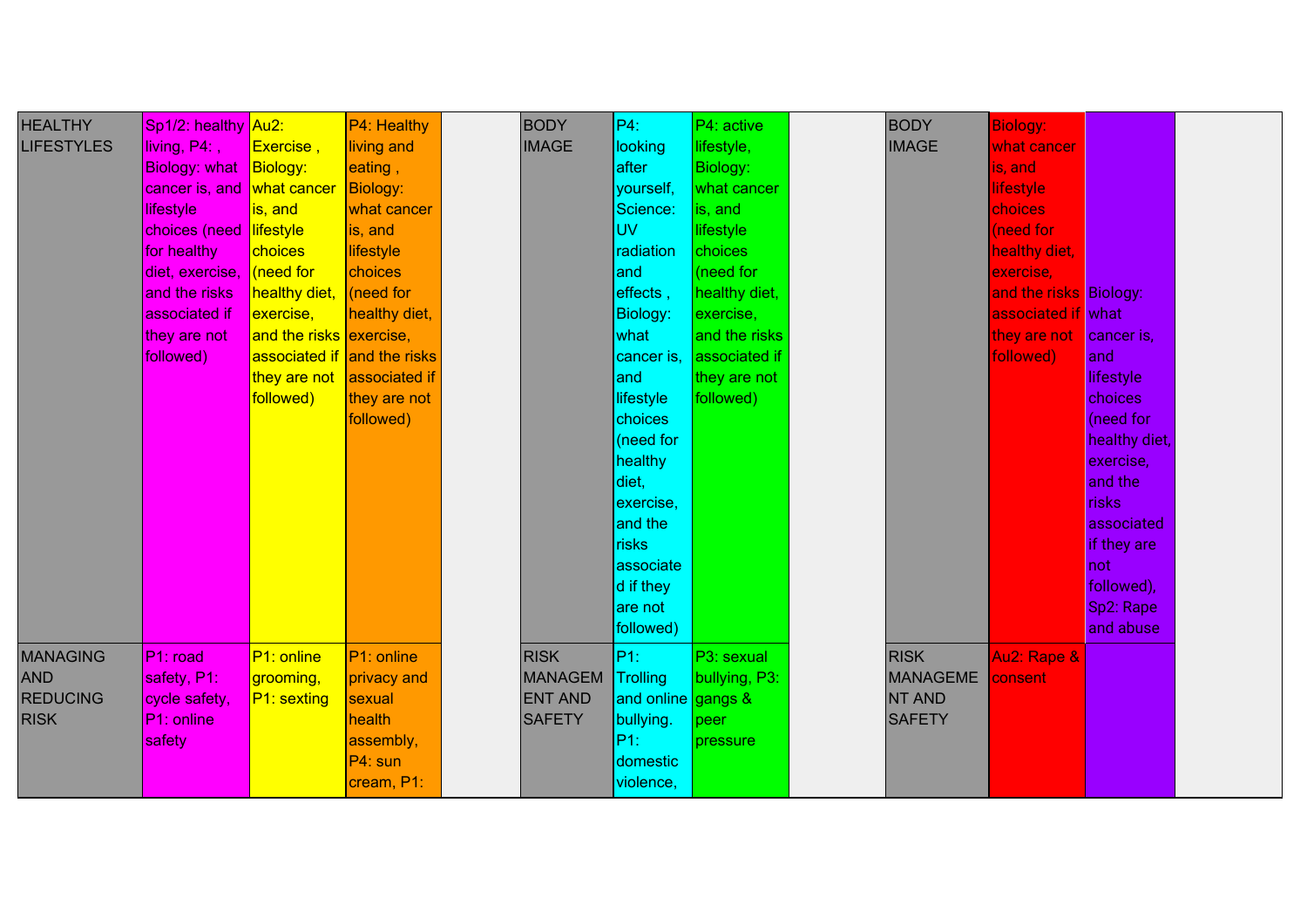|                                                                   |                                                                             |                                                | catfish and<br>online<br>safety.                                             |                                                                                 | science:<br><b>IUV</b><br>radiation<br>land<br>effects                                                                                                                  |                                                                                                                                                                   |                                                                                        |                                                                                                                                                              |  |
|-------------------------------------------------------------------|-----------------------------------------------------------------------------|------------------------------------------------|------------------------------------------------------------------------------|---------------------------------------------------------------------------------|-------------------------------------------------------------------------------------------------------------------------------------------------------------------------|-------------------------------------------------------------------------------------------------------------------------------------------------------------------|----------------------------------------------------------------------------------------|--------------------------------------------------------------------------------------------------------------------------------------------------------------|--|
| DRUG,<br><b>ALCOHOL AND</b><br><b>TOBACCO</b><br><b>EDUCATION</b> | P1: intro to<br>drugs, alcohol & sex                                        | P1: alcohol                                    |                                                                              | DRUG,<br><b>ALCOHOL</b><br><b>AND</b><br><b>TOBACCO</b><br><b>EDUCATIO</b><br>N | Sp2:<br>smoking,<br>P1: drugs<br>and the<br>law,<br>Biology:<br>alcohol<br>and<br>damage<br>to the<br>liver,<br>smoking<br>land<br>damage<br>to lungs<br>$ \text{etc} $ | P3: sexual<br>bullying, P3:<br>gangs &<br>peer<br>pressure,<br><b>Biology:</b><br>alcohol and<br>damage to<br>the liver,<br>smoking and<br>damage to<br>lungs etc | DRUG,<br><b>ALCOHOL</b><br><b>AND</b><br><b>TOBACCO</b><br><b>EDUCATION Foundation</b> | Half term 2:<br><b>Daniel</b><br>Spargo<br><b>Mabbs</b><br>assembly on<br>risks of<br>drugs<br>followed by<br><b>PSHCE unit</b><br>(materials)<br>from DSMF) |  |
| <b>SEXUAL</b><br><b>HEALTH</b>                                    | $PI:$ puberty $&$<br>periods, Au1:<br>friends, love<br>and<br>relationships | $ P1:$ Peer<br>pressure,<br>$Sp1$ :<br>consent | P1:<br>contraceptio<br>n, Au1:<br>relationships<br>& marriage,<br>Au1: LGBT+ | <b>SEXUAL</b><br><b>HEALTH</b><br><b>AND</b><br><b>PREGNAN</b><br><b>CY</b>     | P1:<br>sexual<br>health &<br><b>Imaking</b><br>better<br>decisions,<br> P1:STI's <br>Au1:<br>domestic<br>conflict &<br> peer                                            | P3: sexual<br>bullying, P3:<br>gangs &<br>peer<br>pressure,                                                                                                       | <b>SEXUAL</b><br><b>HEALTH</b><br><b>AND</b><br><b>PREGNANC</b><br>Y                   | Au2: Rape &<br>consent                                                                                                                                       |  |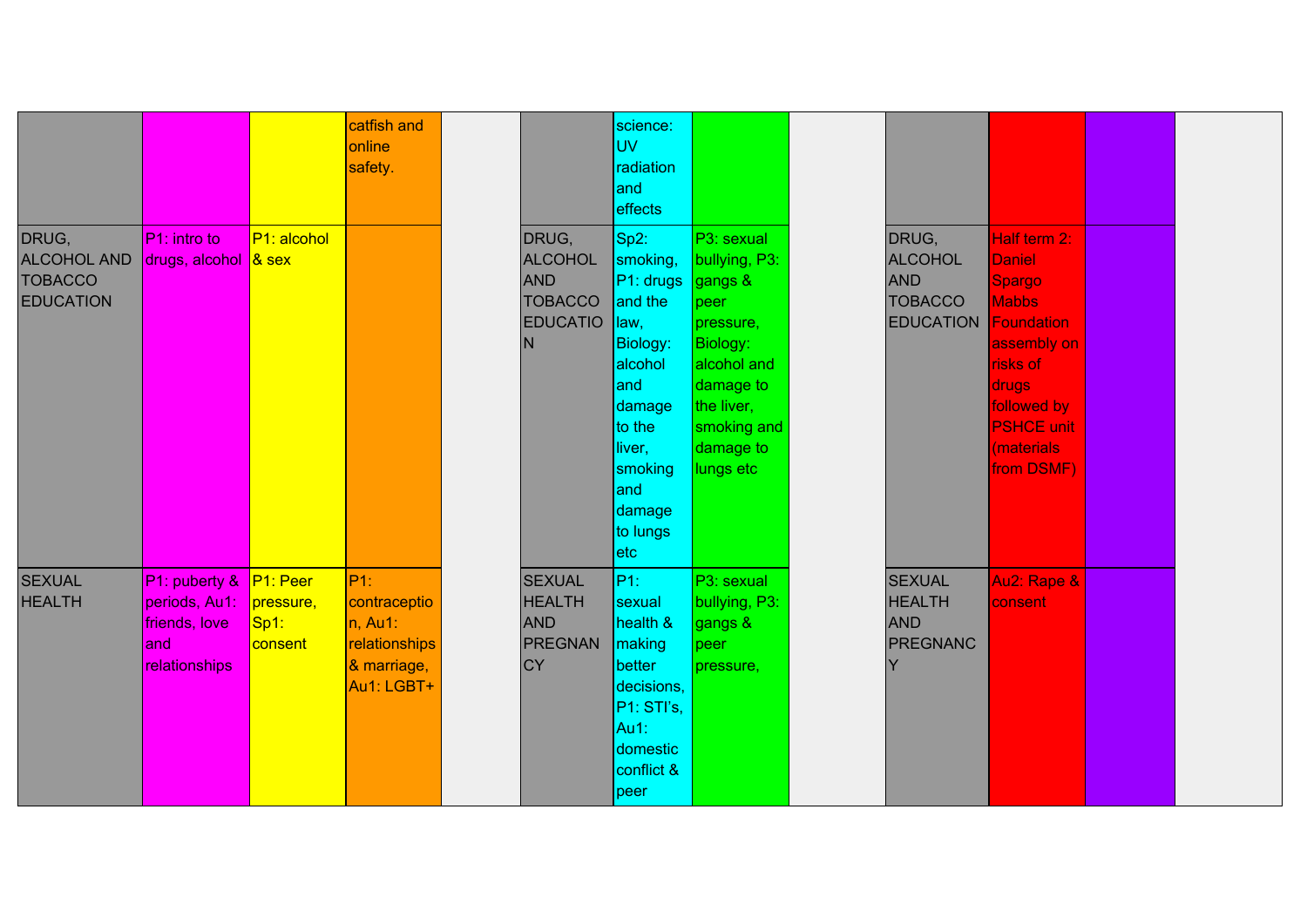|             |                                                                                                                                                                                                                                                                                                            |                                                                          | pressure                                                                |  |  |  |
|-------------|------------------------------------------------------------------------------------------------------------------------------------------------------------------------------------------------------------------------------------------------------------------------------------------------------------|--------------------------------------------------------------------------|-------------------------------------------------------------------------|--|--|--|
| <b>FGM</b>  |                                                                                                                                                                                                                                                                                                            |                                                                          |                                                                         |  |  |  |
| Citizenship | P2: enterprise   P2: just give   P5:<br>activities &<br>local<br>sustainability, charities,<br>P5: Asian day, P5: trade<br>Au2:<br>and<br>sustainability,<br>Su1: racism,<br>Au2: global<br>Su2:<br>citizenship,<br>Su2: British<br>democracy<br>values &<br>diversity,<br>Su1: CAS,<br>P3: europa<br>town | language<br>trips, Au1:<br>LGBT+,<br>$Su2$ :<br>sustainability extremism | P5: trips,<br>Su <sub>2</sub> :<br>British<br>values<br>and<br>religion |  |  |  |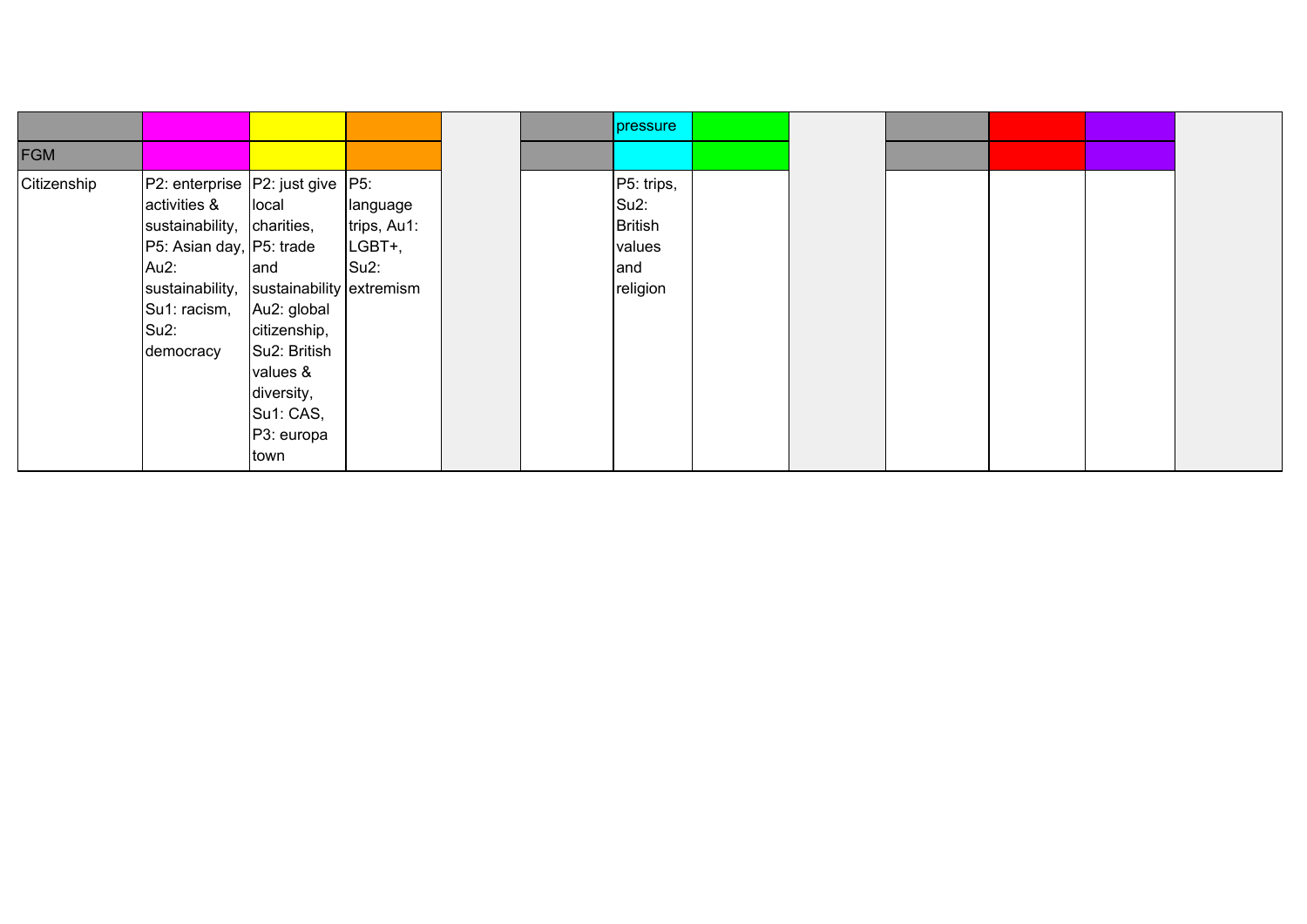| <b>RELATIONSH</b><br><b>IPS &amp; SEX</b><br><b>EDUCATION</b>                         |                                                                                                     |                                                                         |                                  |                                                                                                                             |                                                           |                                                                                                        |                                                      |                                                                                                                                                                |
|---------------------------------------------------------------------------------------|-----------------------------------------------------------------------------------------------------|-------------------------------------------------------------------------|----------------------------------|-----------------------------------------------------------------------------------------------------------------------------|-----------------------------------------------------------|--------------------------------------------------------------------------------------------------------|------------------------------------------------------|----------------------------------------------------------------------------------------------------------------------------------------------------------------|
| <b>KS3 R1-R38</b>                                                                     | Year 7                                                                                              | Year <sub>8</sub>                                                       | Year 9                           | The following<br>POS core<br>focus are<br>studied                                                                           | <b>KS4 R1-R29</b>                                         | Year 10                                                                                                | Year 11                                              | The<br>following<br>POS core<br>focus are<br>studied                                                                                                           |
| <b>POSITIVE</b><br><b>IPS</b>                                                         | P1: anti bullying, Au1:<br><b>RELATIONSH</b> friends, love and<br>relationships, P4: who<br>we are, | P1: bullying or<br>banter, P1: online<br>bullying,<br>Sp1:communication | P1: bullying in<br>relationships | P1: R1, R2,<br>R3, R4, R5,<br>R6, R7, R8,<br>R9, R10,<br>R11, R12,<br>R13, R14,                                             | <b>MANAGING</b><br><b>HEALTHY</b><br><b>RELATIONSHIPS</b> | P1: domestic violence.                                                                                 | P3: sexual bullying,<br>P3: gangs & peer<br>pressure | P1: R2, R3,<br>R4, R5, R6,<br>R7, R8, R9,<br>R <sub>10</sub> , R <sub>11</sub> ,<br>R <sub>12</sub> , R <sub>13</sub> ,<br>R <sub>14</sub> , R <sub>15</sub> , |
| PORTRAYAL<br><b>OF</b><br><b>RELATIONSH</b><br><b>IPS</b>                             | Au1: friends, love and<br>relationships                                                             | P1: social media,<br>P4:character<br>resilience                         | Au1: relationships &<br>marriage | R <sub>15</sub> , R <sub>16</sub> ,<br>R17, R18,<br>R19, R20,<br>R21, R22,<br>R23, R24,                                     |                                                           | PORTRAYAL OF P4: mindfulness, P1:<br><b>RELATIONSHIPS</b> trolling and healthy<br>online relationships | Sp1: perseverance<br>& procrastination               | R <sub>16</sub> , R <sub>17</sub> ,<br>R <sub>18</sub> , R <sub>19</sub> ,<br>R20, R21,<br>R22, R23,<br>R24, R25,                                              |
| <b>FAMILY LIFE</b>                                                                    | Au1: friends, love and<br>relationships                                                             |                                                                         |                                  | R25, R26,<br>R27, R28,<br>R29, R30,                                                                                         | <b>DIFFERENT</b><br><b>TYPES OF</b><br><b>FAMILIES</b>    |                                                                                                        |                                                      | R26, R27,<br>R28, R29.<br>P3: R1, R8,                                                                                                                          |
| <b>FORMING</b><br><b>AND</b><br><b>MAINTAINING</b><br><b>RELATIONSH</b><br><b>IPS</b> | Au1: friends, love and<br>relationships                                                             |                                                                         | Au1: relationships &<br>marriage | R31, R32,<br>R33 (&<br><b>ASSEMBLIE</b><br>S), R34,<br>R35, R36,<br>R37, R38,<br>R39. P2: R1,<br>R2, R3, R4,<br>P3: R5, P4: | <b>UNHEALTHY</b><br><b>RELATIONSHIPS</b>                  | P1: dating violence                                                                                    |                                                      | R <sub>13</sub> , R <sub>14</sub> ,<br>R <sub>15</sub> , R <sub>18</sub> ,<br>R <sub>19</sub> . P <sub>4</sub> :<br>R <sub>1</sub> , R <sub>2</sub> .          |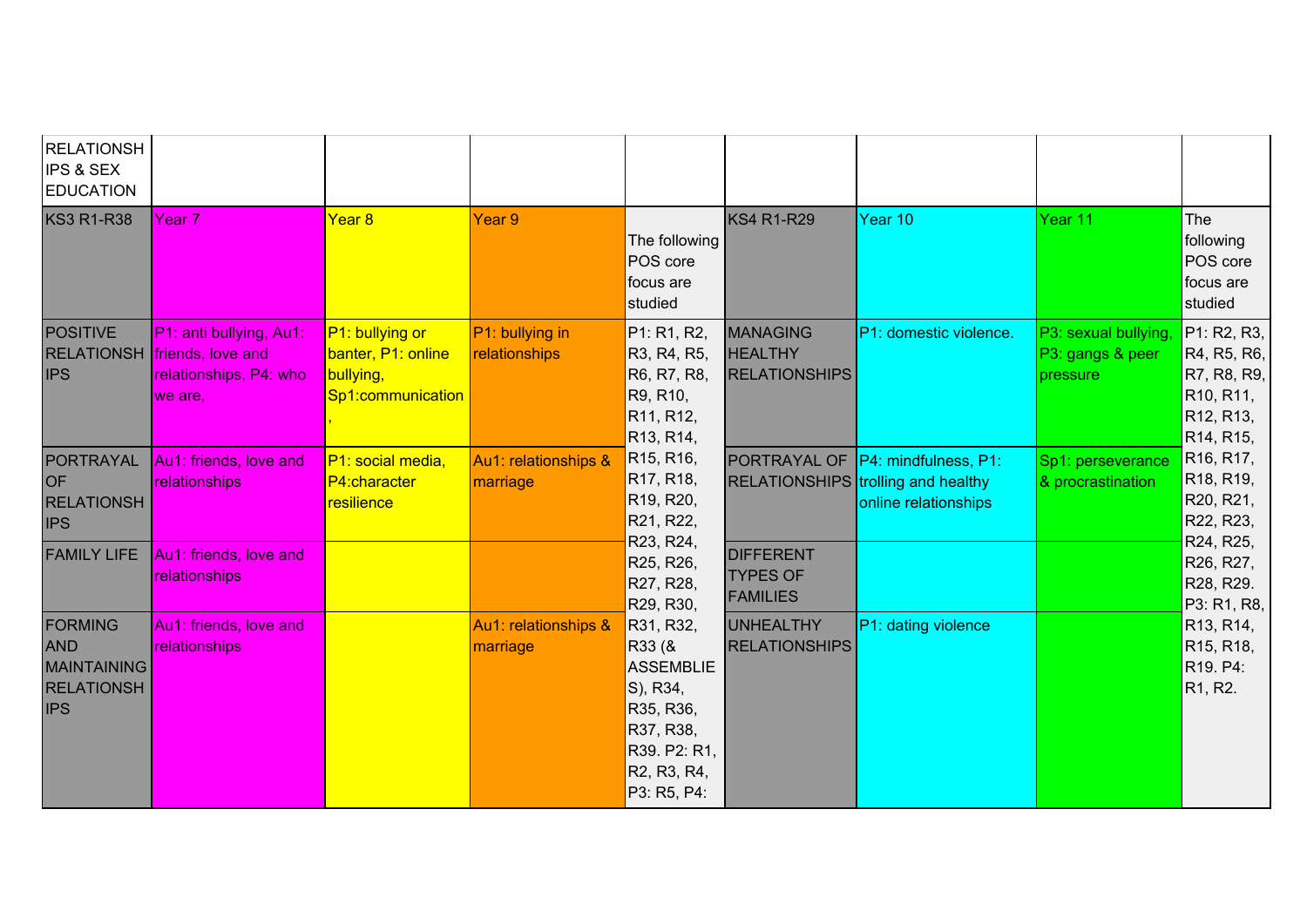| <b>CONSENT</b>                                                                       |                                                       | P1: online<br>grooming, P1:<br>sexting, P1: Peer<br>pressure, Sp1:<br>consent  | P1: online privacy,<br>P1: catfish and<br>online safety. | R2, R3, R9,<br>R <sub>18</sub> , R <sub>19</sub> ,<br><b>R24</b> | <b>CONSENT</b>                                   | P1: dating violence, P1:<br>sexual health & making<br>better decisions, P1:<br>STI's, Au1: domestic<br>conflict & peer pressure    | P3: sexual bullying,<br>P3: gangs & peer<br><b>pressure</b> |  |
|--------------------------------------------------------------------------------------|-------------------------------------------------------|--------------------------------------------------------------------------------|----------------------------------------------------------|------------------------------------------------------------------|--------------------------------------------------|------------------------------------------------------------------------------------------------------------------------------------|-------------------------------------------------------------|--|
| <b>CONTRACEP</b><br><b>TION</b>                                                      |                                                       | P1: alcohol & sex                                                              | P1: contraception                                        |                                                                  | <b>AND</b><br><b>PREGNANCY</b><br><b>CHOICES</b> | CONTRACEPTIO P1: sexual health &<br>N, CONCEPTION making better decisions,<br> P1:STi's                                            | P3: sexual bullying,<br>P3: gangs & peer<br>pressure        |  |
| <b>PEER</b><br><b>PRESSURE</b><br>LGBT+<br><b>INCLUSIVE</b><br><b>CURRICULU</b><br>M |                                                       | P1: Peer pressure,<br>Sp1: Gender<br>(in)Equality, Sp2:<br><b>Gender roles</b> | Au1: relationships &<br>marriage, Au1:<br>LGBT+          |                                                                  | LGBT+<br><b>INCLUSIVE</b><br><b>CURRICULUM</b>   | P1: sexual health &<br>making better decisions, P3: gangs & peer<br>P1: STI's, Au1: domestic pressure,<br>conflict & peer pressure | P3: sexual bullying,                                        |  |
| <b>BULLYING</b><br><b>AND ABUSE</b>                                                  | Su1: racism, Su2:<br>democracy, P1: anti<br>bullying, |                                                                                | Au1: LGBT+, P1:<br>bullying in<br>relationships          |                                                                  |                                                  | P1: dating violence, P1:<br>sexual health & making<br>better decisions, P1:<br>STI's, Au1: domestic<br>conflict & peer pressure    | P3: sexual bullying,<br>P3: gangs & peer<br>pressure,       |  |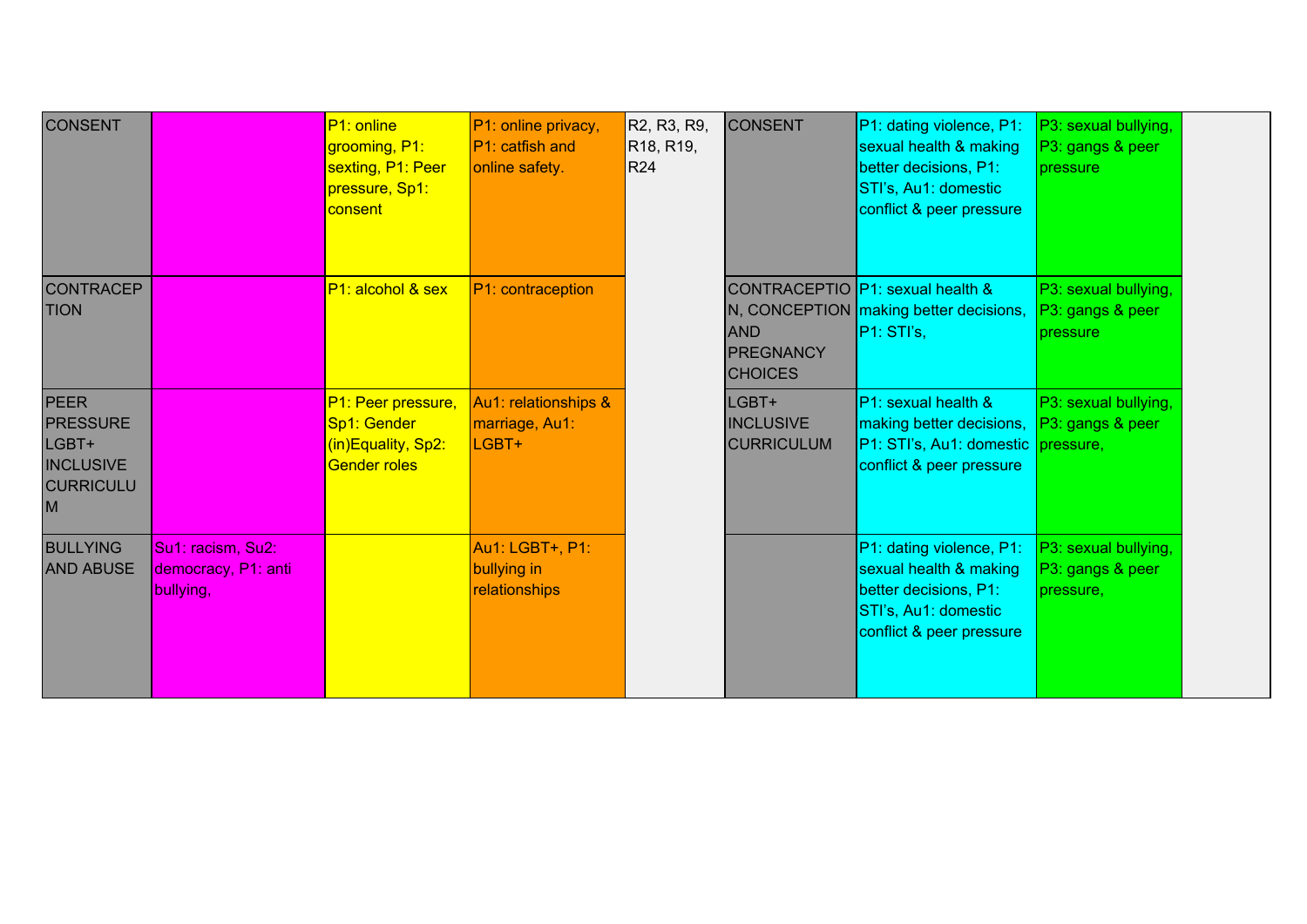| <b>FRIENDSHIP</b><br><b>GROUPS</b><br><b>AND GANGS</b>     | P1: anti bullying, P1:<br>healthy relationships,<br>Au1: friends, love and<br>relationships, P4: who<br>we are,                                  |                                                                                                                                                                                         |                                                                          |                                                              |             |                                                  | P3: sexual bullying,<br>P3: gangs & peer<br>pressure, |                                           |
|------------------------------------------------------------|--------------------------------------------------------------------------------------------------------------------------------------------------|-----------------------------------------------------------------------------------------------------------------------------------------------------------------------------------------|--------------------------------------------------------------------------|--------------------------------------------------------------|-------------|--------------------------------------------------|-------------------------------------------------------|-------------------------------------------|
| <b>ONLINE</b><br>IPS /<br><b>INTERNET</b><br><b>SAFETY</b> | P1: Bully or banter and<br><b>RELATIONSH</b> healthy relationships                                                                               | P1: online<br>grooming, P1:<br>sexting, P1: Peer<br>pressure, P1: social<br>media                                                                                                       | P1: online privacy,<br>P1: catfish and<br>online safety.                 |                                                              |             | P1: trolling and healthy<br>online relationships |                                                       |                                           |
| Citizenship                                                | P2: enterprise activities<br>& sustainability, P5:<br>Asian day, Au2:<br>sustainability, Su1:<br>racism, Su2:<br>democracy, Sp1:<br>volunteering | P2: just give local<br>charities, P5: trade<br>and sustainability,<br>Au2: global<br>citizenship, Su2:<br>British values &<br>diversity, Su1: CAS,<br>P3: europa town,<br>Su2: Debating | P5: language trips,<br>Au1: LGBT+, Su2:<br>extremism, The<br>wider world |                                                              | Citizenship | P5: trips, Su2: British<br>values and religion   |                                                       |                                           |
| <b>LIVING IN</b><br><b>THE WIDER</b><br><b>WORLD</b>       |                                                                                                                                                  |                                                                                                                                                                                         |                                                                          |                                                              |             |                                                  |                                                       |                                           |
| <b>KS3 L1-</b>                                             | Year <sub>7</sub>                                                                                                                                | Year 8                                                                                                                                                                                  | Year 9                                                                   | The following KS4 R1-R29<br>POS core<br>focus are<br>studied |             | Year 10                                          | Year 11                                               | The<br>following<br>POS core<br>focus are |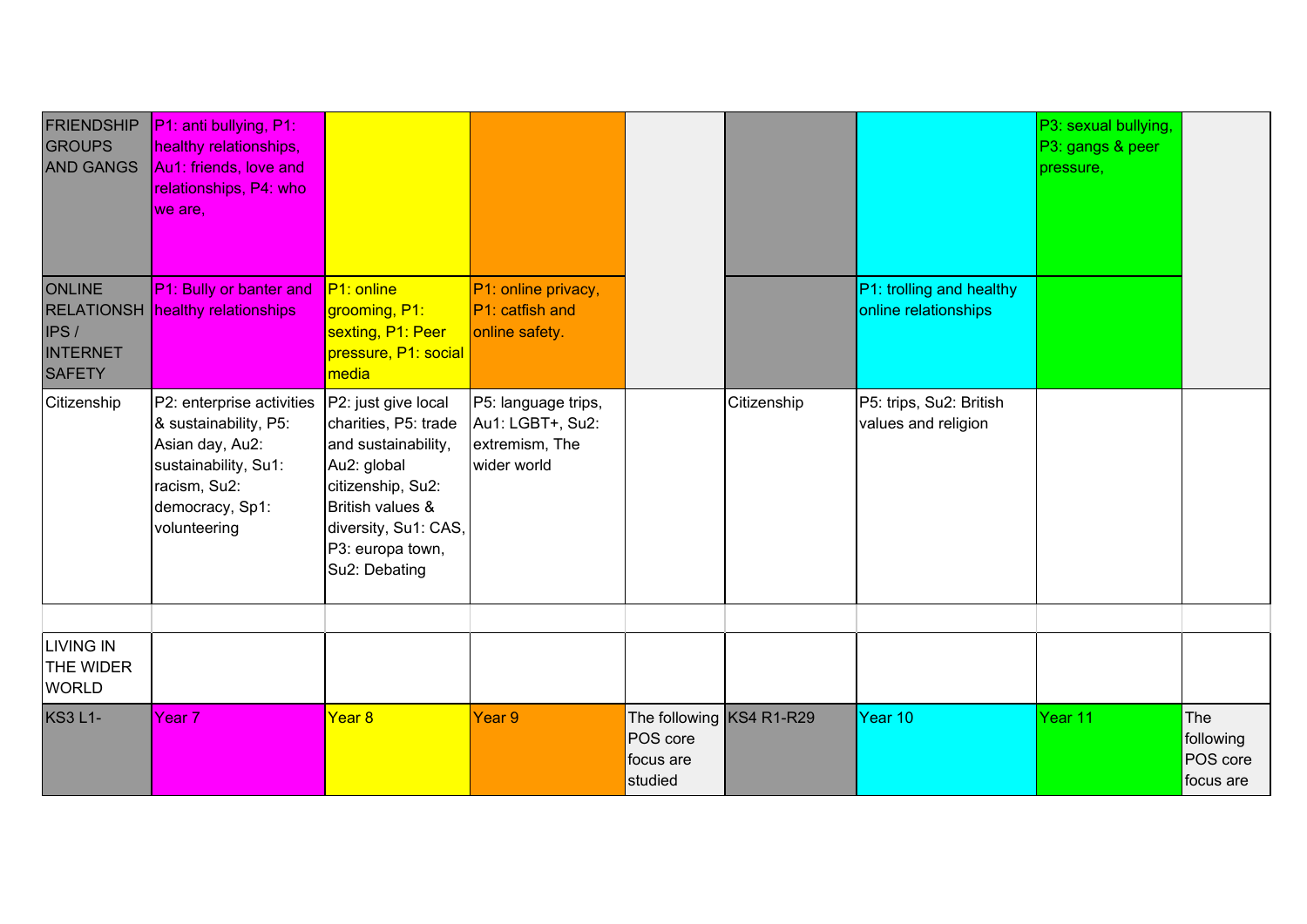|                                                    |                                                                                                         |                                                                                                         |                                                         |                                                                                          |                                                                            |                                                                                     |                                                                               | studied                                                                                                                                                                                              |
|----------------------------------------------------|---------------------------------------------------------------------------------------------------------|---------------------------------------------------------------------------------------------------------|---------------------------------------------------------|------------------------------------------------------------------------------------------|----------------------------------------------------------------------------|-------------------------------------------------------------------------------------|-------------------------------------------------------------------------------|------------------------------------------------------------------------------------------------------------------------------------------------------------------------------------------------------|
| <b>LEARNING</b><br><b>SKILLS</b>                   |                                                                                                         | $Sp2$ :<br>communication and<br>teamwork skills                                                         | P2: STEM, Sp1:<br>confidence and<br>achievement         | P1: L1, L3,<br>L4, L5, L6,<br>L7, L8. P2:                                                | <b>LEARNING</b><br><b>SKILLS</b>                                           |                                                                                     | Au1: Workplace<br><b>skills</b>                                               | P1: L2, L6,<br>L7, L8,<br>L11. P2:                                                                                                                                                                   |
| <b>DIVERSITY</b><br><b>AND</b><br><b>PREJUDICE</b> | Su1: racism, Su2:<br>democracy, BreXIT and citizenship, Su2:<br>$ EU, Au1:$ bullying and<br>Iracism.    | Au2: global<br><b>British values &amp;</b><br>diversity, Su1: CAS,                                      | Su2: extremism                                          | L1, L2, L8,<br>L9, L10, L11,<br>L15, L16,<br>L17, L18,<br>L20. P3: L1,<br>L2, L7, L8,    | <b>DIVERSITY AND</b><br><b>DISCRIMINATIO</b><br>IN.                        | Su2: British values and<br>religion                                                 |                                                                               | L1, L2, L9,<br>L <sub>10</sub> , L <sub>11</sub> ,<br>L <sub>12</sub> , L <sub>13</sub> ,<br>$L$ 14, L <sub>15</sub> ,<br>L <sub>16</sub> , L <sub>17</sub> ,<br>L <sub>18</sub> , L <sub>19</sub> . |
| <b>HUMAN</b><br><b>RIGHTS</b>                      | Su1: racism, Su2:<br>democracy                                                                          | Au2: global<br>citizenship, Su2:<br><b>British values &amp;</b><br>diversity                            |                                                         | L9, L10, L11,<br>L12, L13,<br>L14, L15,<br>L16, L20. P4:<br>L1, L2, L3,                  | <b>EXTREMISM</b>                                                           | Su2: British values and<br>religion                                                 |                                                                               | P3: L1, L2,<br>L3, L4, L5,<br>L6, L9,<br>L <sub>10</sub> , L <sub>11</sub> ,<br>L <sub>12</sub> , L <sub>13</sub> ,                                                                                  |
| <b>CHOICES</b><br><b>AND</b><br><b>PATHWAYS</b>    | P1: Language choices                                                                                    | P3: Europa town<br>and careers                                                                          | P2: STEM day, P3:<br>options, P3: Fast<br><b>Tomato</b> | L5, L7, L8,<br>L9, L12, L13, PATHWAYS<br>L14, L20. P5:<br>L1, L2, L3,<br><b>L13. NOT</b> | <b>EMPLOYMENT</b>                                                          | P3: work experience<br>prep, CV writing, P5:<br>trips                               | P1: work<br>experience, P2:<br>sixth form options                             | L14, L15,<br>L <sub>16</sub> , L <sub>17</sub> ,<br>L18, L19.<br>P4: L1,<br>L10, L11.                                                                                                                |
| <b>WORK AND</b><br><b>CAREER</b>                   | <b>P1: Volunteering</b>                                                                                 | P3: careers, P3 The P2: STEM day, P3:<br>real game, Sp2:<br>communication and Tomato<br>teamwork skills | options, P3: Fast                                       | COVERED:<br>L19                                                                          | <b>RIGHTS AND</b><br><b>RESPONSIBILITI</b><br><b>ES AT WORK</b>            | P3: work experience<br>prep, P2: Cragrats, Sp1:<br>careers, Su1: work<br>experience | P1: work<br>experience, P2:<br>sixth form options,<br>Au1: work<br>experience | P5: L20,<br>L21, L22.<br><b>DEVELOP</b><br>L17, L20                                                                                                                                                  |
|                                                    | ENTERPRISE   P2 & Sp2: enterprise<br><b>activities &amp;</b><br>sustainability, Au2:<br>sustainability, | P3: Europa town,<br>P2: just give local<br>charities, P5: trade<br>and sustainability,<br>Su1: CAS,     | P2: STEM day, P3:<br>options, P2: urban<br>planning     |                                                                                          | <b>MEDIA</b><br><b>LITERACY AND</b><br><b>DIGITAL</b><br><b>RESILIENCE</b> |                                                                                     |                                                                               |                                                                                                                                                                                                      |